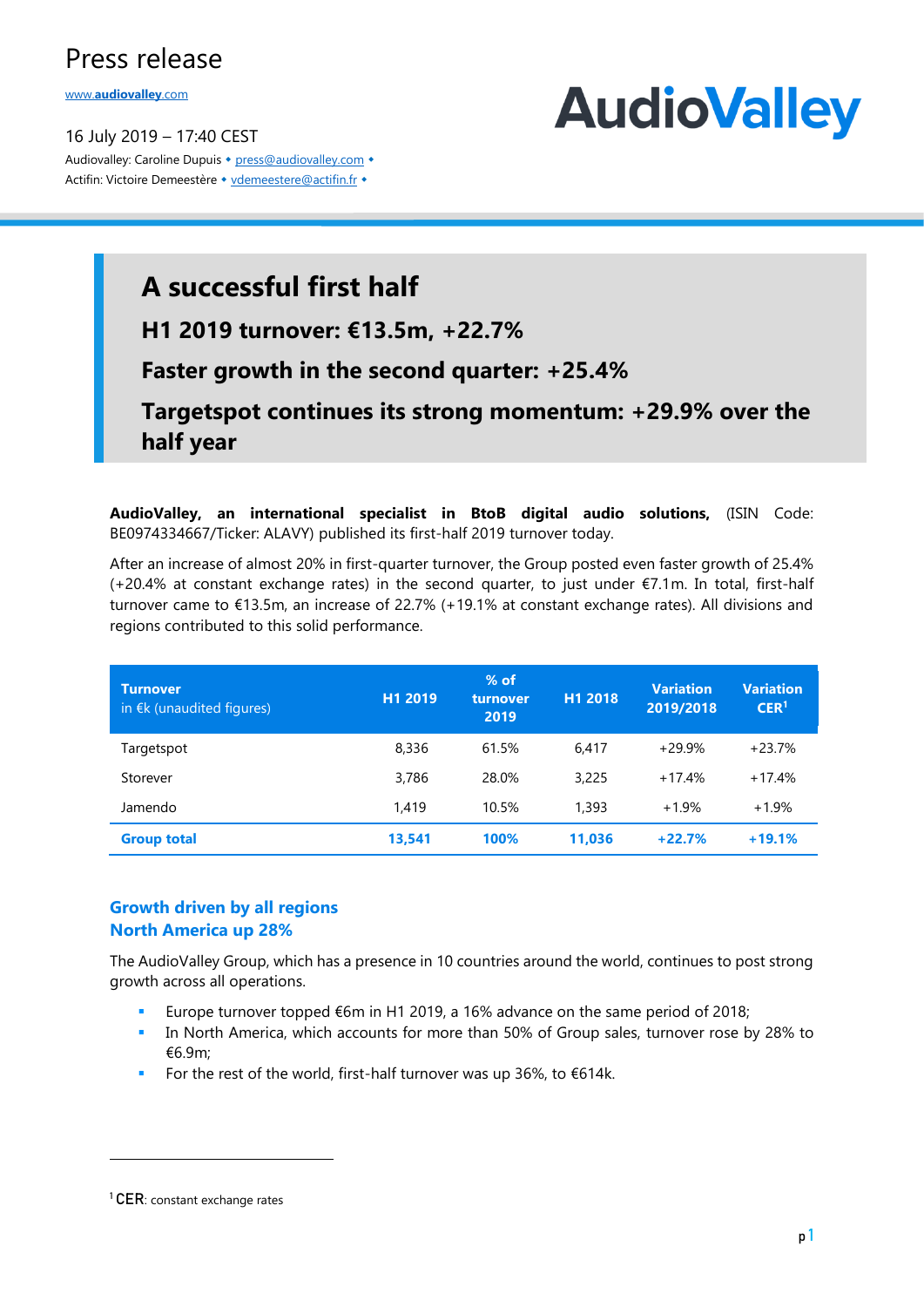## Press release

www.**[audiovalley](http://www.audiovalley.com/)**.com

16 July 2019 – 17:40 CEST Audiovalley: Caroline Dupuis • [press@audiovalley.com](mailto:press@audiovalley.com) • Actifin: Victoire Demeestère • [vdemeestere@actifin.fr](mailto:vdemeestere@actifin.fr?subject=AUDIOVALLEY%20Question) •

# **AudioValley**

#### **Targetspot (61.5% of total turnover): breakthrough confirmed in Europe**

In the first half of the year, the Targetspot division - a solution for the aggregation and monetisation of digital audio audiences (digital radio and podcasts) increased its turnover by 29.9% (+23.7% at constant exchange rates) to €8.3m.

Further strong growth was achieved in the United States, with first-half turnover up 25% (+17.2% at constant exchange rates) to  $6.3$ m, In Europe, the division posted substantially faster growth over the period of 44.7% (vs +26% for the whole of 2018), with turnover of €1.9m. This breakthrough stems from Targetspot's growing market reach, especially following the launch of sales operations in four new countries (Spain, the Netherlands, Germany and the UK). As with the expansion into five new European countries through the monetisation agreement on the SoundCloud list, growth should be even faster in the second half, thanks to the large number of opportunities identified in this market, where disruption is gathering pace.

#### **Storever (28% of total turnover): faster growth in the second quarter**

Storever, a one-stop shop for audio and video broadcasting solutions in sales outlets, posted H1 turnover of €3.8m, an increase of 17.4%. Growth was particularly strong in the second quarter, at 26.8%, delivering turnover of €2m.

First-half subscription revenue was up 16.9% (of which 16% related to the increase in sales outlets and 0.9% to the increase in the average basket), and totalled  $\epsilon$ 2.7m, further strengthening the division's recurring revenue base.

#### **Jamendo (10.5% of total turnover): return to growth in the second quarter**

After recording a 1.3% decline in Q1 2019, Jamendo - the commercial platform for professional media projects - posted turnover of €0.7m in the second quarter (+5.5%). With this return to growth, as the turnaround measures implemented started to bear fruit, H1 turnover was  $£1.4m (+1.9%).$ 

#### **2019 growth target confirmed: 35%**

The dynamic pace of growth achieved in the first six months of the year should have a positive impact on the first-half results, which are due to be published on 16 October 2019. All the indicators are looking good - in each of the Group's three activities - for the second half of the year. The acceleration in growth should continue in line with the full-year target of 35% growth (at constant exchange rates) versus 2018.

Looking beyond 2019, the Group reiterates the guidance presented during the IPO.

### **Next update (after the stock market closes):**

**H1 2019 results** 16 October 2019